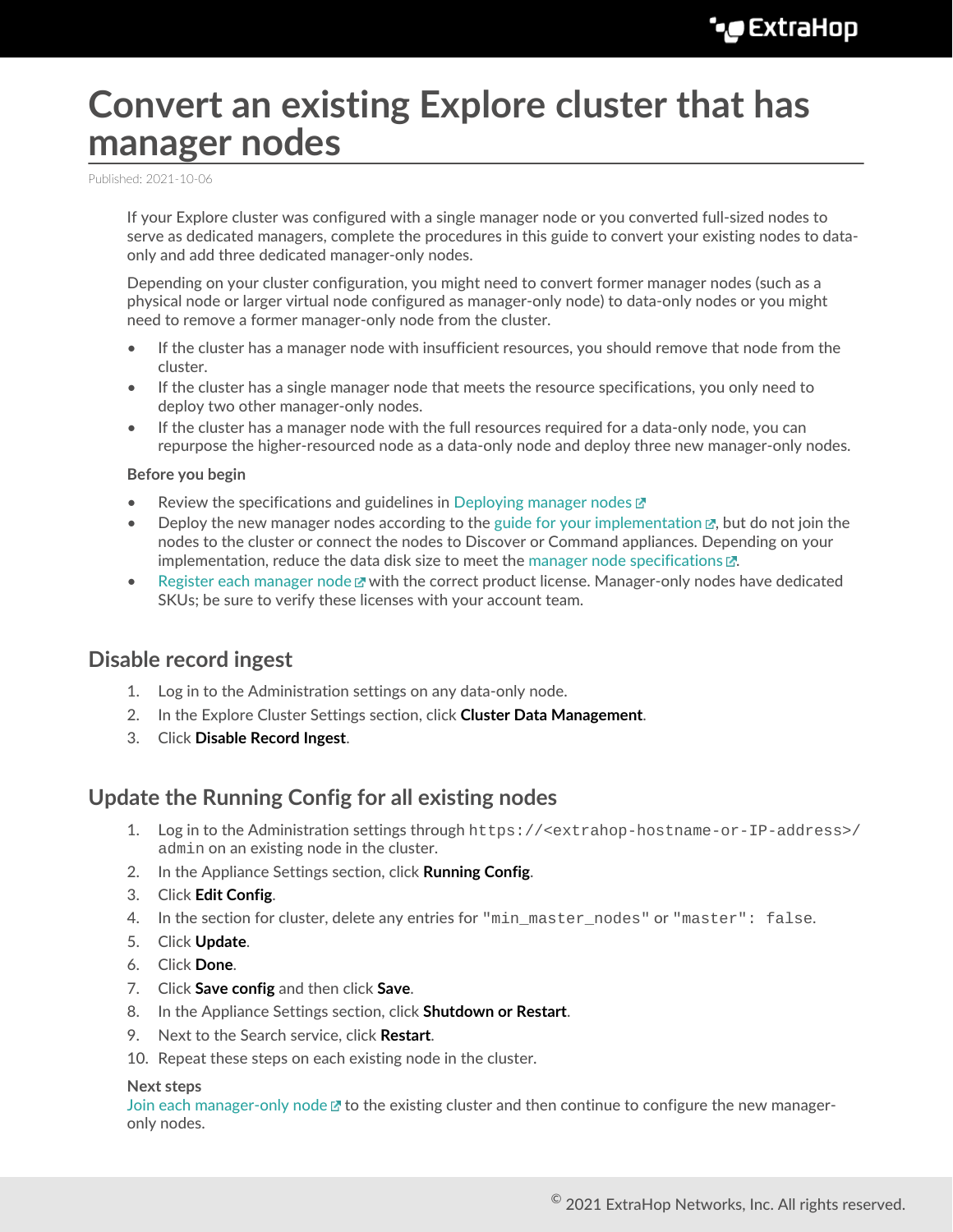# **Configure three manager-only nodes**

- 1. Log in to the Administration settings on a node intended for cluster task management.
- 2. In the Appliance Settings section, click **Running Config**.
- 3. Click **Edit config**.
- 4. Add an entry to the Running Config file by completing the following steps:
	- a) Add a comma after the second to last curly brace  $($ }).
	- b) Press ENTER to create a new line.
	- c) Paste the following code on the new line before the final curly brace:

```
"cluster": {
   "data": false,
    "min_master_nodes": 2
}
```
- 5. Click **Update**.
- 6. Click **Done**.
- 7. Click **Save config** and then click **Save**.
- 8. In the Appliance Settings section, click **Shutdown or Restart**.
- 9. Next to the Search service, click **Restart**.
- 10. Repeat these steps on each manager-only node.

### **Configure the data-only nodes**

- 1. Log in to the Administration settings on a node intended for data storage.
- 2. In the Appliance Settings section, click **Running Config**.
- 3. Click **Edit config**.
- 4. Add an entry to the Running Config file by completing the following steps:
	- a) Add a comma after the second to last curly brace  $($ }).
	- b) Press ENTER to create a new line.
	- c) Paste the following code on the new line before the final curly brace:

```
"cluster": {
   "master": false,
   "min master nodes": 2
}
```
- 5. Click **Update**.
- 6. Click **Done**.
- 7. Click **Save config** and then click **Save**.
- 8. In the Appliance Settings section, click **Shutdown or Restart**.
- 9. Next to the Search service, click **Restart**.
- 10. Repeat these steps on each data-only node.

#### **Next steps**

After all of the nodes are configured with their designated role, [connect each data-only node to Discover](https://docs.extrahop.com/8.7/connect-eda-eca-exa) and Command appliances  $\mathbb{Z}$ . Manager nodes should not be connected to a Discover or Command appliance.



**Tip:** [Learn how to add or remove nodes from a cluster that has manager nodes](https://docs.extrahop.com/8.7/exa-master-add-remove)  $\mathbb{Z}$ .